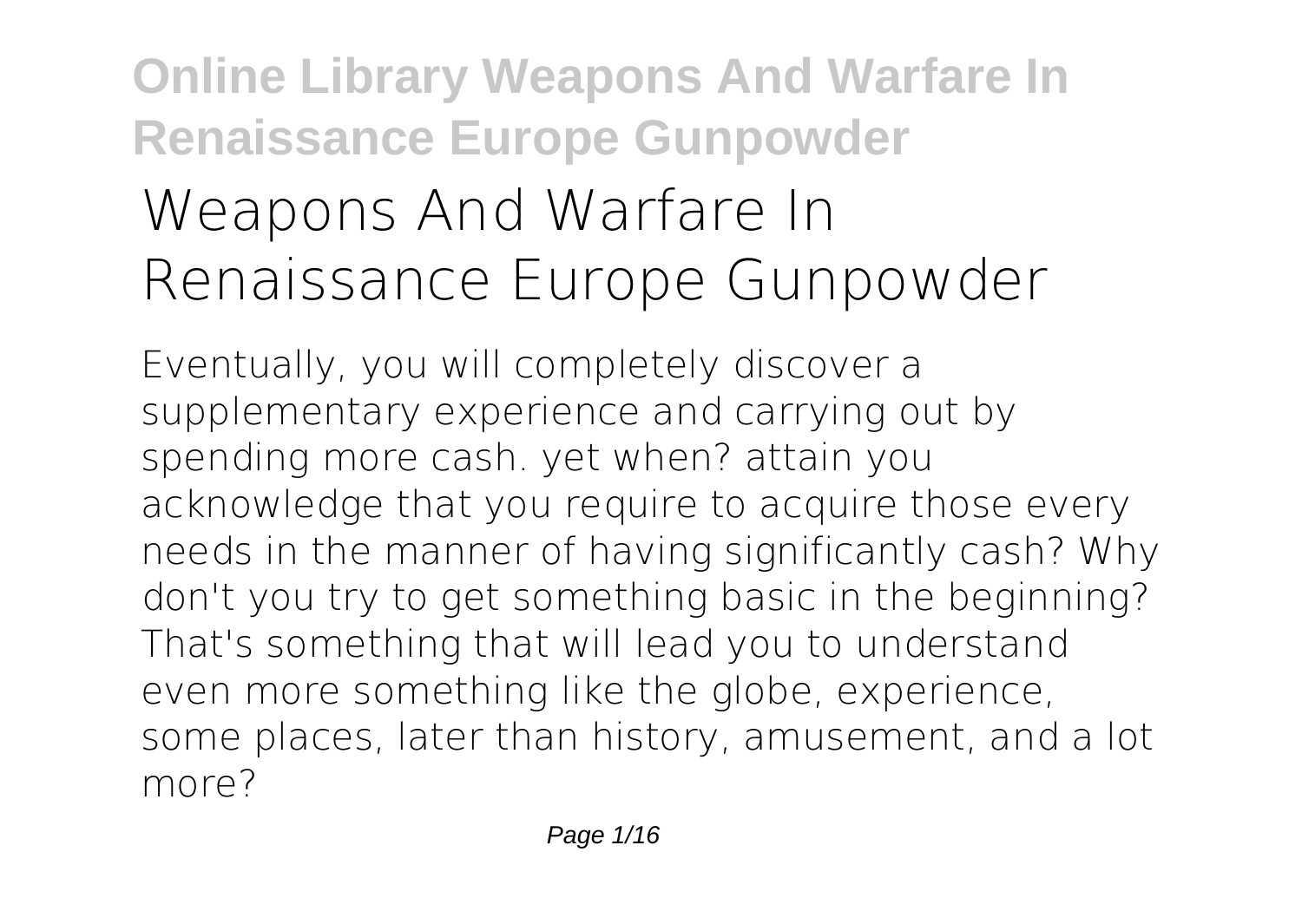It is your agreed own become old to behave reviewing habit. among guides you could enjoy now is **weapons and warfare in renaissance europe gunpowder** below.

*Depictions of Weapons in a Renaissance Book of Wonders* Weapons and Warfare in Renaissance Europe Gunpowder Technology and Tactics Johns Hopkins Studies in How did Infantry Warfare Evolve from Swords to Guns?

Medieval Misconceptions: BATTLEFIELD, tactics, units, and formations*Why did Soldiers Fight in Lines? | Animated History MILITARY HISTORY : Medieval and Stone Age Weapons* How To Lay Siege To A Star Page 2/16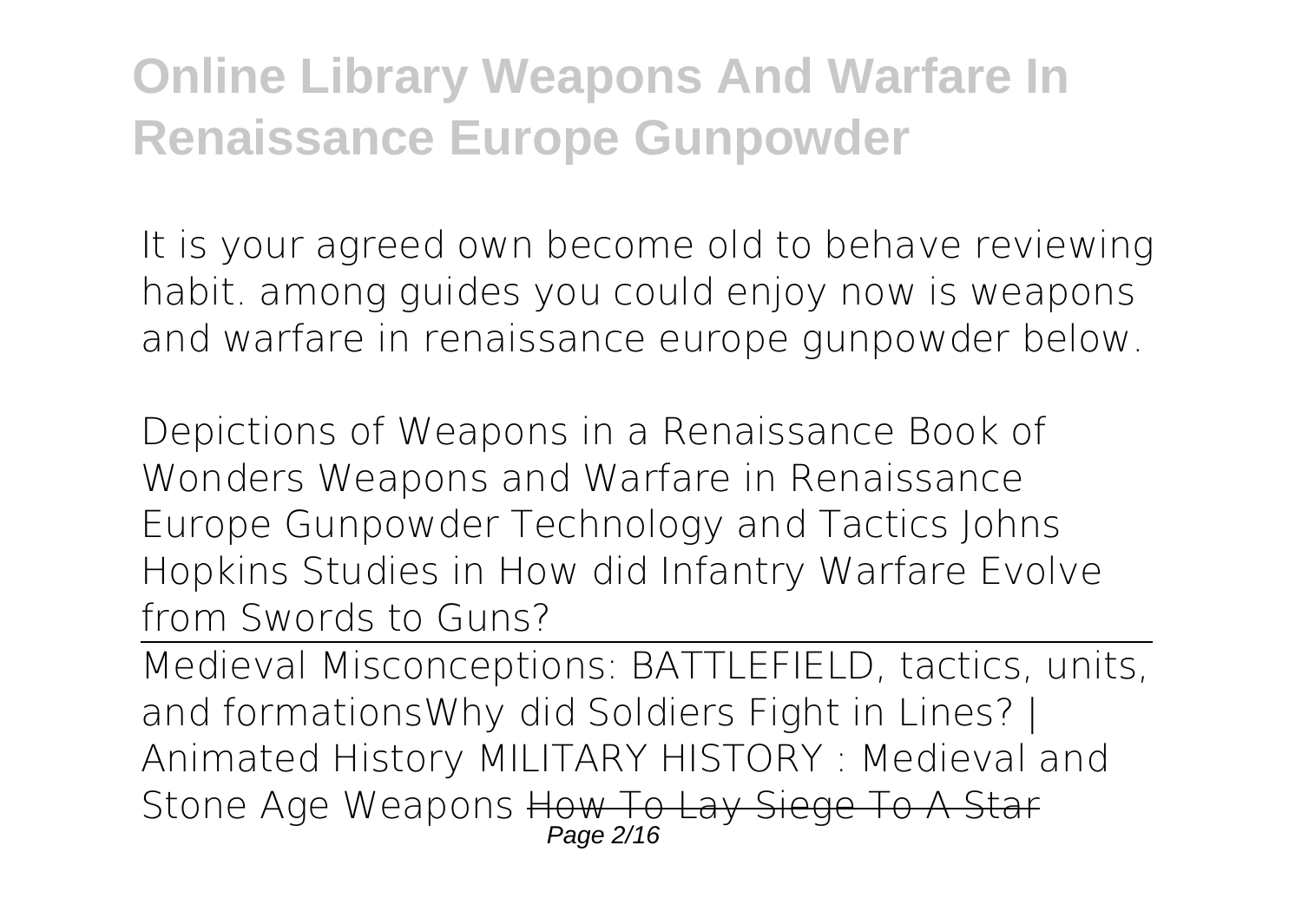Fortress In The 16th and Early 17th Century | Early-Modern Warfare Renaissance Warfare - Renaissance Mass Murder - Stephen Bowd interview - MHIO 61 *Weapons of War (Rebellion Book 2) by M. R. Forbes Audiobook Part 1* No Cold War: Dialogue between Jeffrey Sachs and Zhang Weiwei The Renaissance the Age of Michelangelo and Leonardo da Vinci (2/2) | DW Documentary A Brief Visual History of Weapons Brad Meltzer's Decoded: Leonardo Da Vinci's Prophecy (S2, E9) | Full Episode | History The Military Revolution: Changes in Warfare from the Late Medieval Period to the Early Modern Era Find The Warrior Within \u0026 CONQUER RESISTANCE with Steven Pressfield | Aubrey Marcus Podcast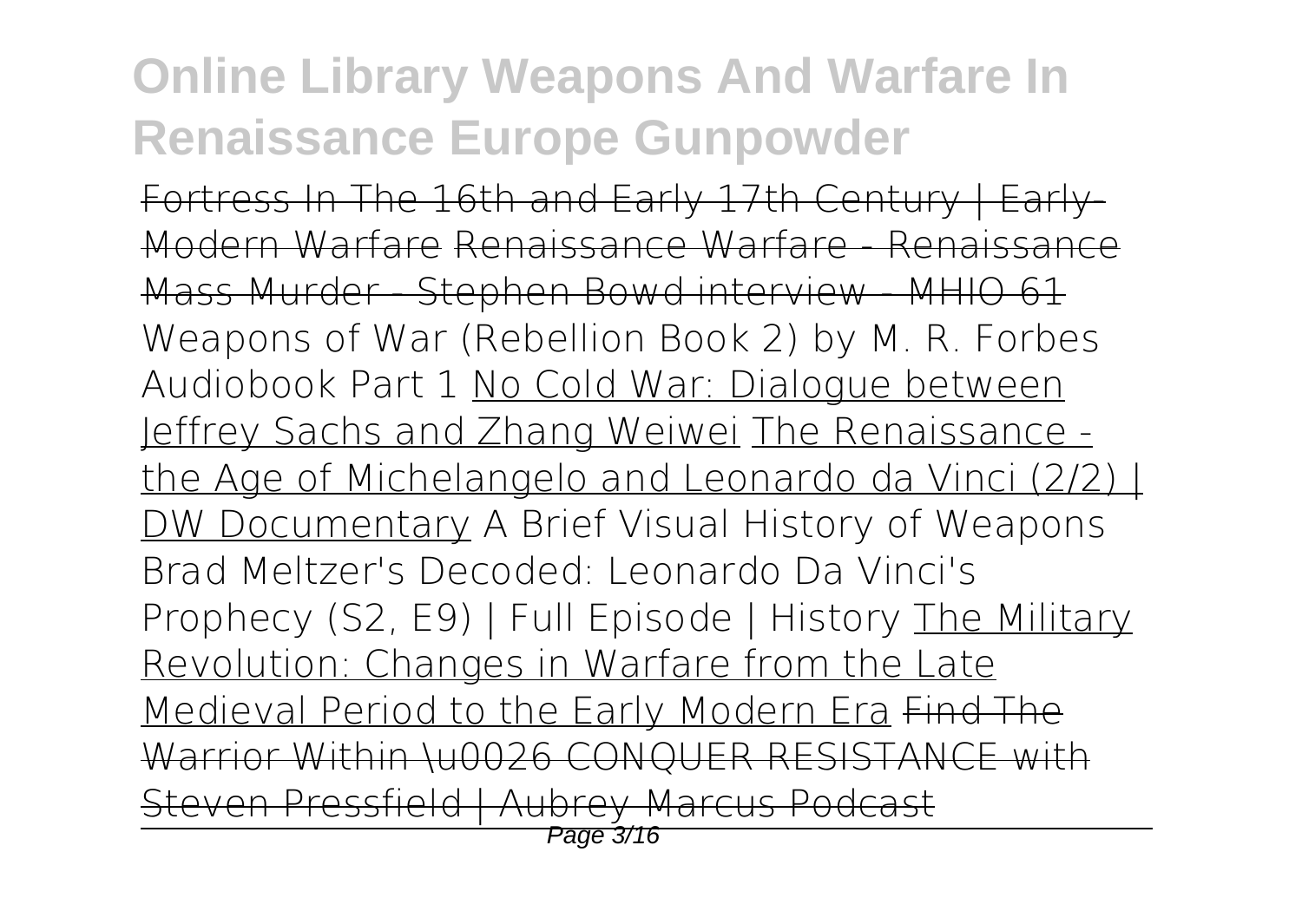The Rise of Gunpowder in EuropeMedieval Knight *Polearms Dominated The Medieval Battlefield - Why?* Common Misconceptions - Technology \u0026 War Modern Marvels: Combat Training Throughout History (S7, E35) | Full Episode | History Weapons And Warfare In Renaissance

Early Renaissance. Medieval fortified structures consisted of high walls and towers with slot windows, constructed of brick or stone. These buildings were designed to withstand a long siege by hostile forces.

Renaissance Warfare I | Weapons and Warfare Weapons and Warfare in Renaissance Europe explores the history of gunpowder in Europe from the  $P$ age  $4/16$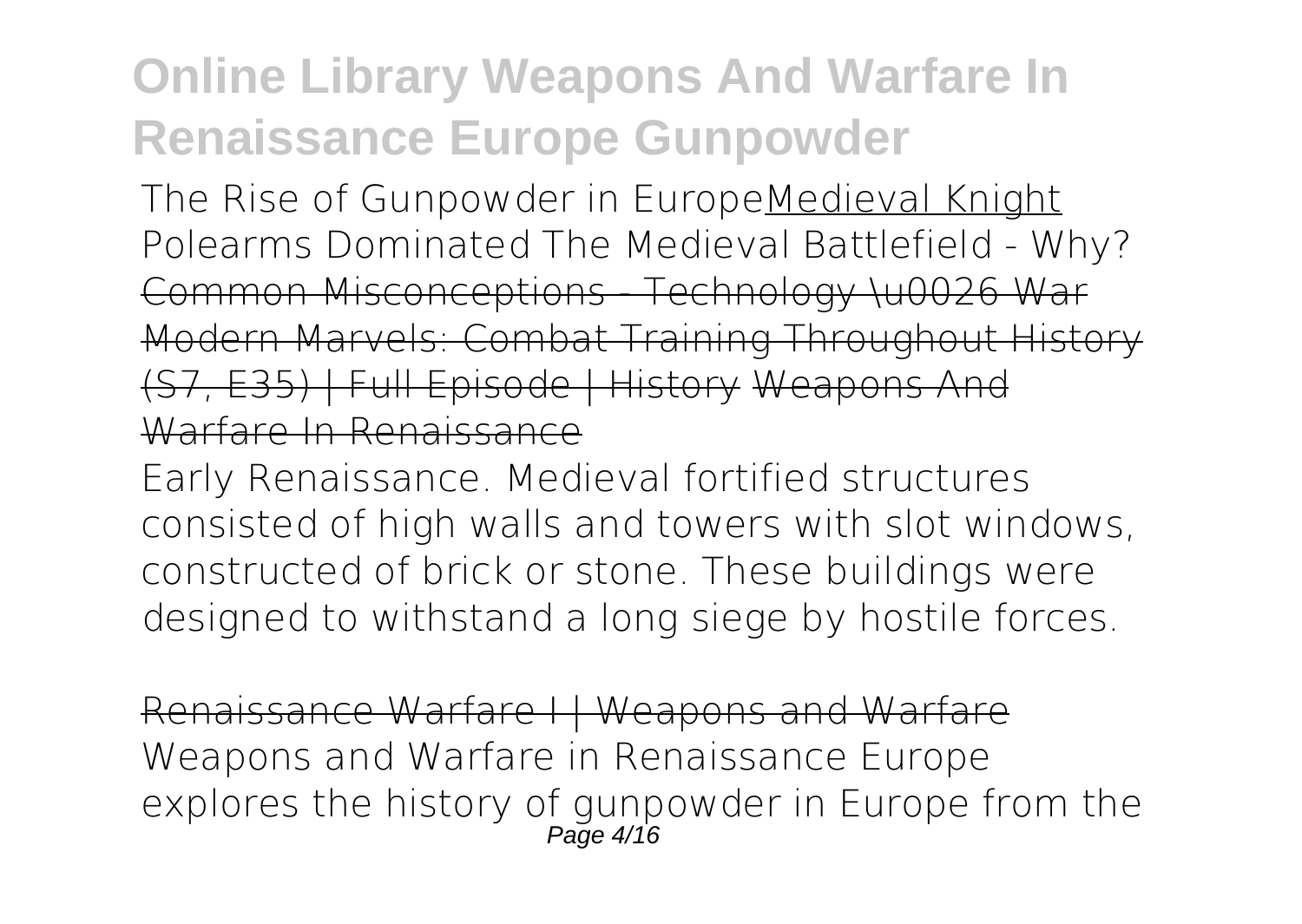thirteenth century, when it was first imported from China, to the sixteenth century, as firearms became central to the conduct of war.

pons and Warfare in Renaissance Gunpowder

Buy Weapons and Warfare in Renaissance Europe: Gunpowder, Technology, and Tactics (Johns Hopkins Studies in the History of Technology) by Bert S. Hall (2001-12-18) by Bert S. Hall (ISBN: ) from Amazon's Book Store. Everyday low prices and free delivery on eligible orders.

as and Warfare Page 5/16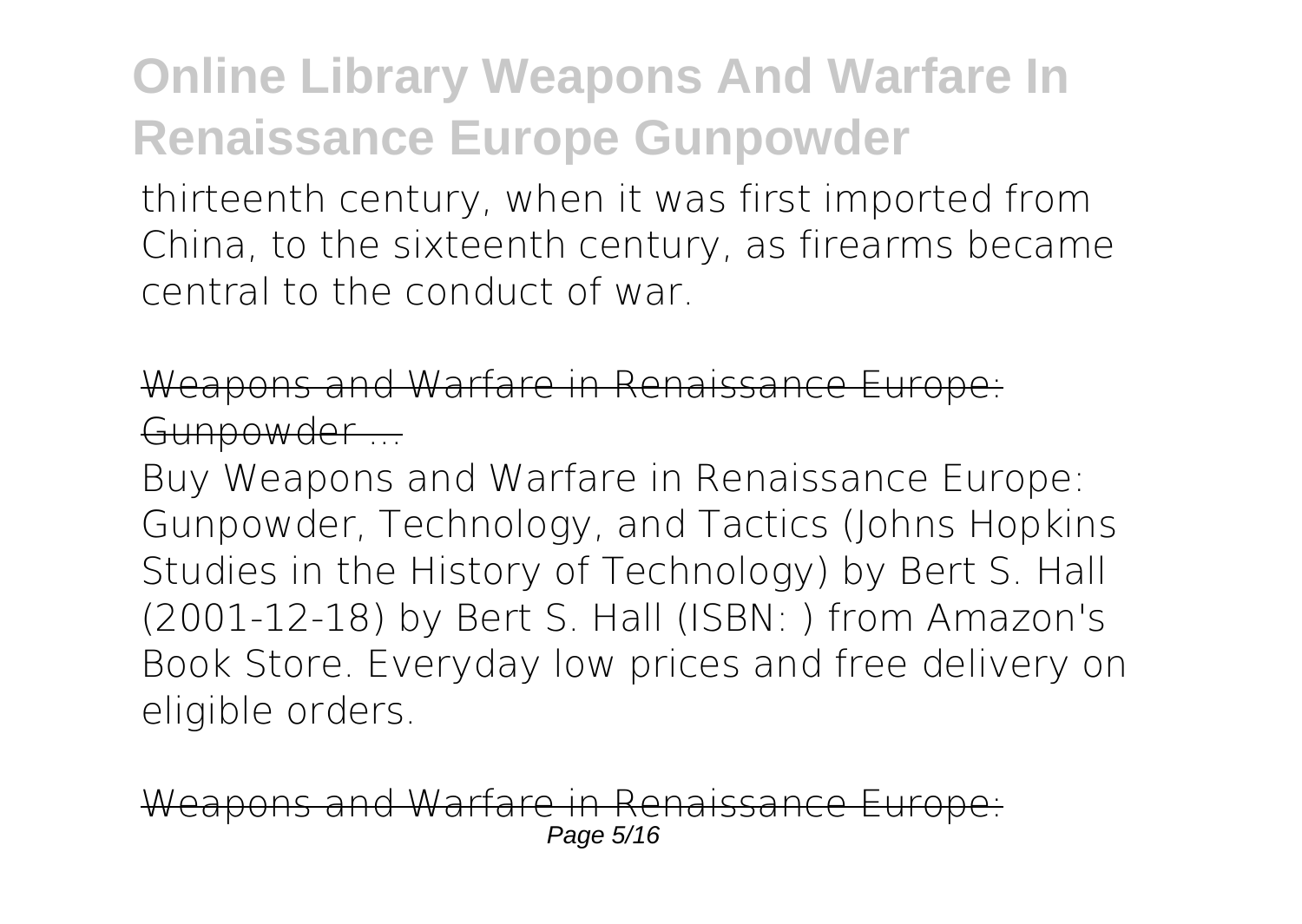#### Gunpowder ...

Weapons and Warfare in Renaissance Europe explores the history of gunpowder in Europe from the thirteenth century, when it was first imported from China, to the sixteenth century, as firearms became central to the conduct of war. Bridging the fields of military history and the history of technology—and challenging past assumptions about Europe's "gunpowder revolution"—Hall discovers a complex and fascinating story.

Weapons and Warfare in Renaissance Europe I Johns Hopkins ...

The renaissance was a historic age for the Page 6/16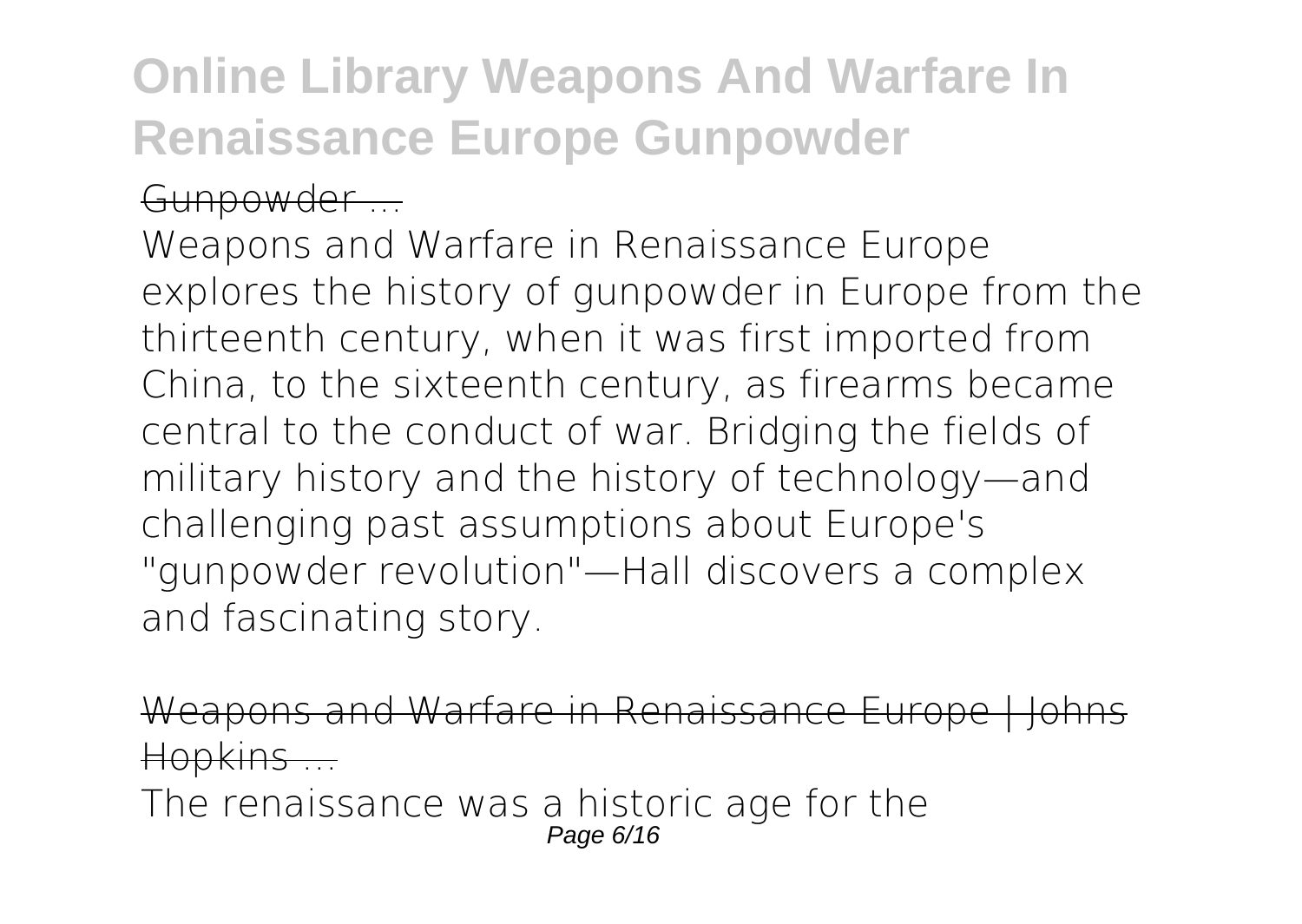advancement of the technologies of weapons and warfare. Weapons were advancing rapidly and continuously. This increase in technology also led to the advancement of defense mechanisms, which were crucial to fighting off the opposing army. These advancements in technology led to increased warfare among cities.

The Renaissance Weapons and Warfare. | Essays, Arguments ...

Weapons and Warfare in Renaissance Europe: Gunpowder, Technology, and Tactics.

ons and Warfare in Page 7/16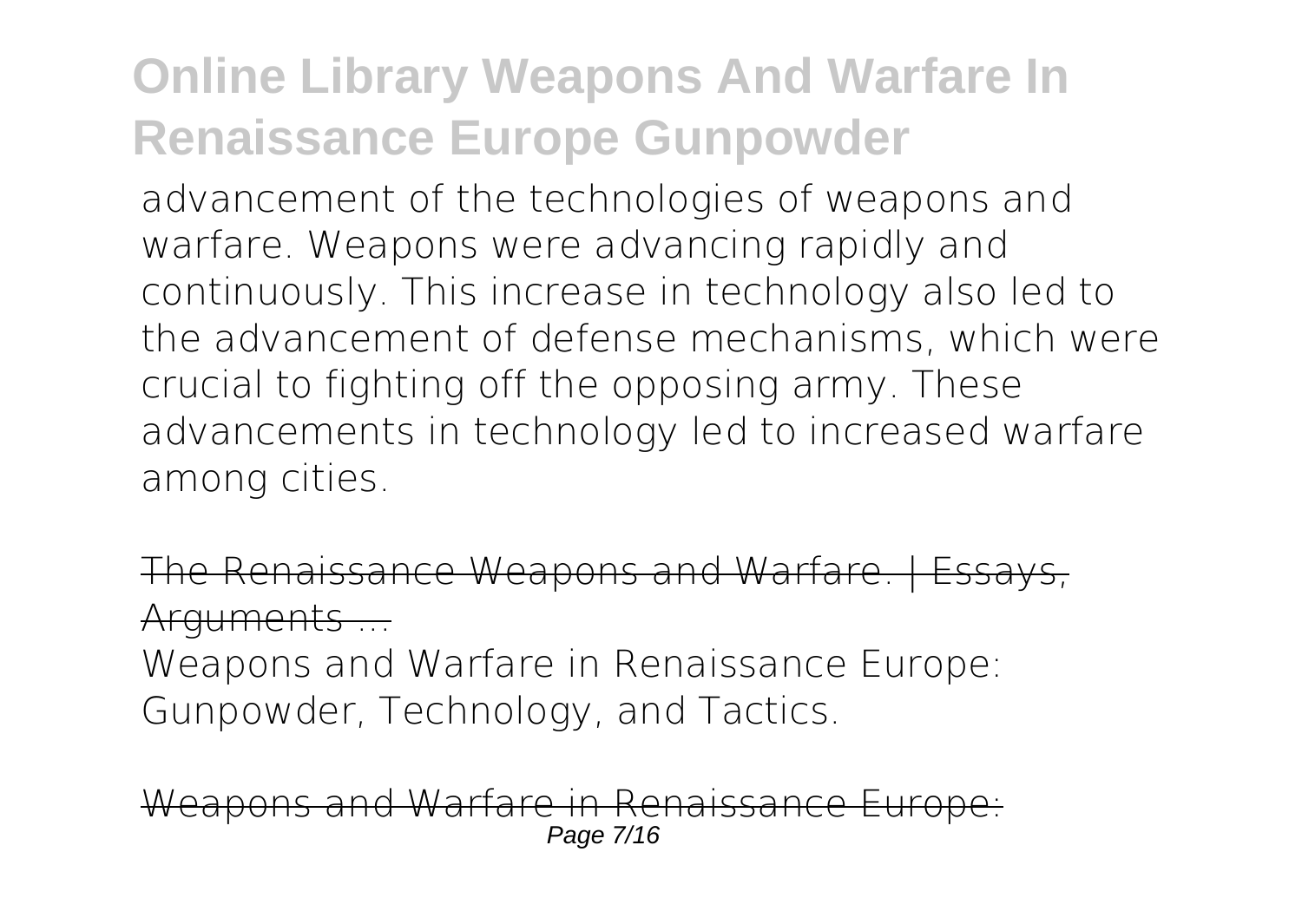#### Gunpowder ...

The weapon that would transform the medieval world into the early modern one was the gun – handguns and arquebuses wielded by individuals, and the larger artillery pieces like cannons that could strike at fortifications.

The Ten Most Important Weapons of the Middle Ages Main article: Gunpowder artillery in the Middle Ages. An early depiction of artillery, in an illustration of the Siege of Orleans of 1429, by Martial d'Auvergne (1493). Although the earliest surviving bronze hand cannon dates to 1288, during the Mongolled Yuan Dynasty of China. Gunpowder warfare was used in the Page 8/16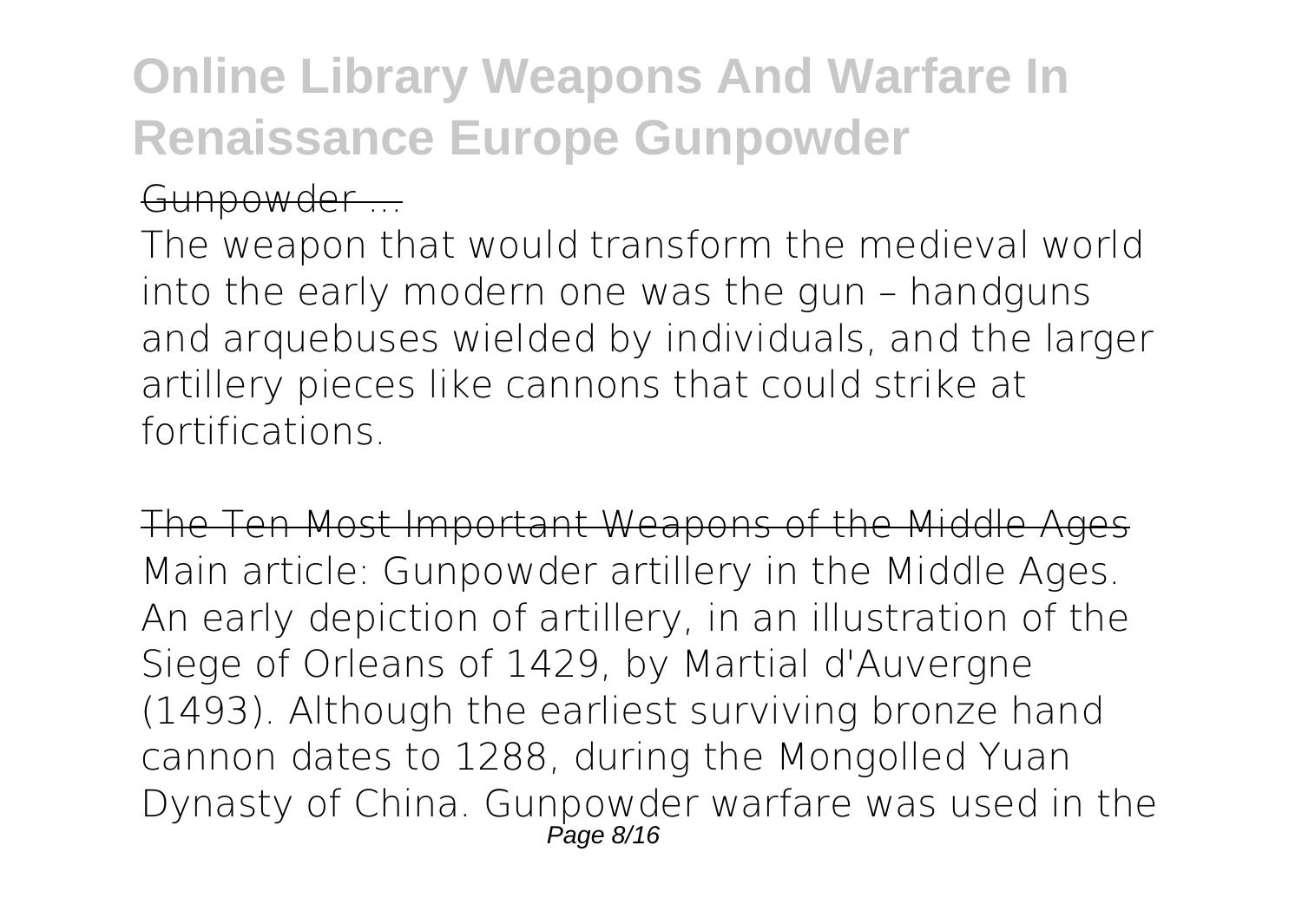Mongol invasions of Japan in 1274 and 1281. specifically in the form of explosive bombs fired from catapults against enemy soldiers.

#### Early modern warfare - Wikipedia

Spears, Axes, Mace. Though swords became widespread, polearm weapons were, at one point, more prevalent for ordinary infantry. Cheap and easy to manufacture, spears equipped the increasingly large...

Medieval Weapons That Maimed and Killed - HISTORY Khmer elephants are depicted with a driver, armed with spear and shield, and a single archer or Page 9/16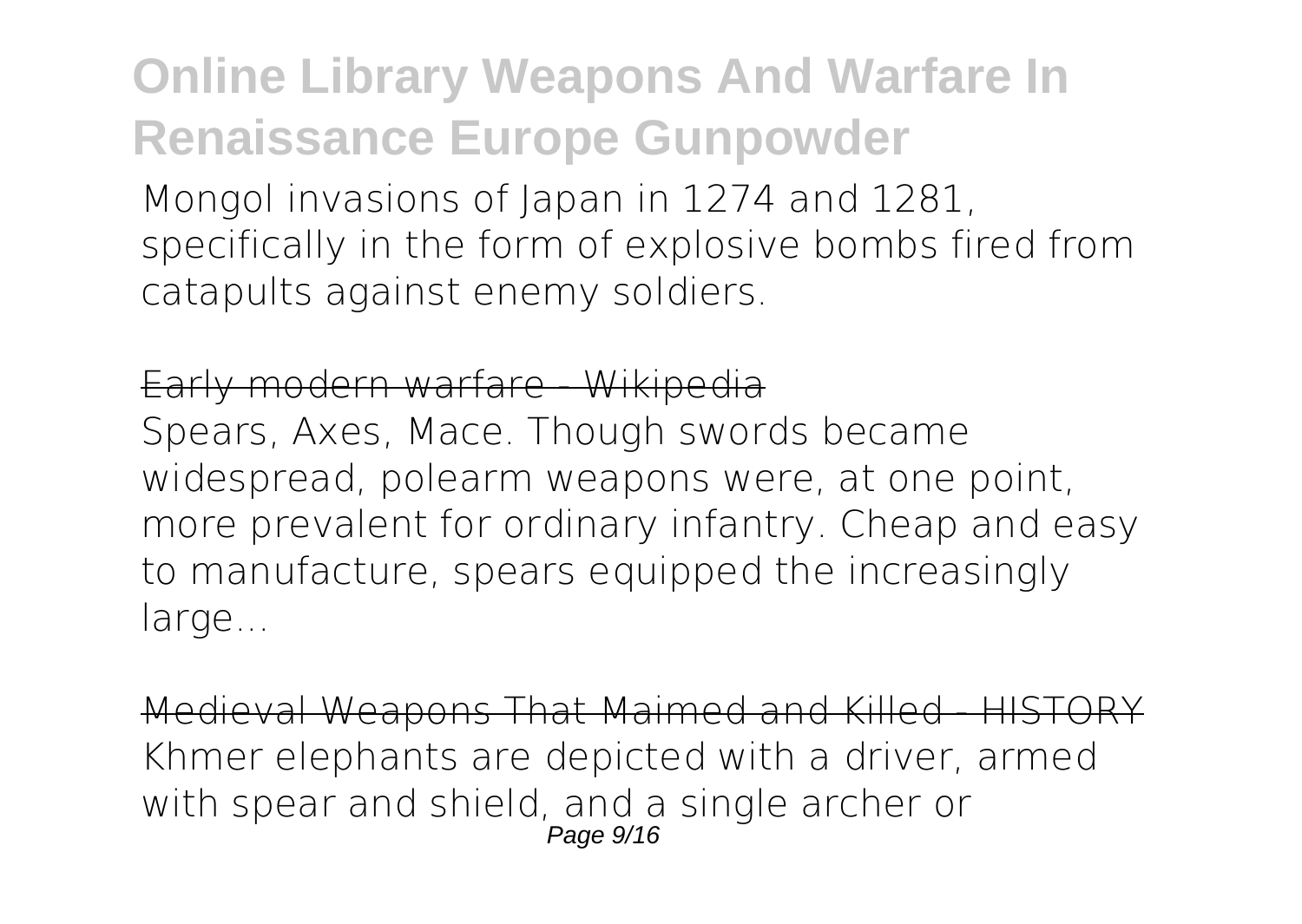sometimes spearman. Those ridden by generals (identified by being shown enlarged) are accompanied by one or more parasol carriers on foot.

### Weapons and Warfare | History and Hardware **Warfare**

Crossbows were eventually replaced in warfare by more powerful gunpowder weapons, although early guns had slower rates of fire and much worse accuracy than contemporary crossbows. Later, similar competing tactics would feature harquebusiers or musketeers in formation with pikemen, pitted against cavalry firing pistols or carbines.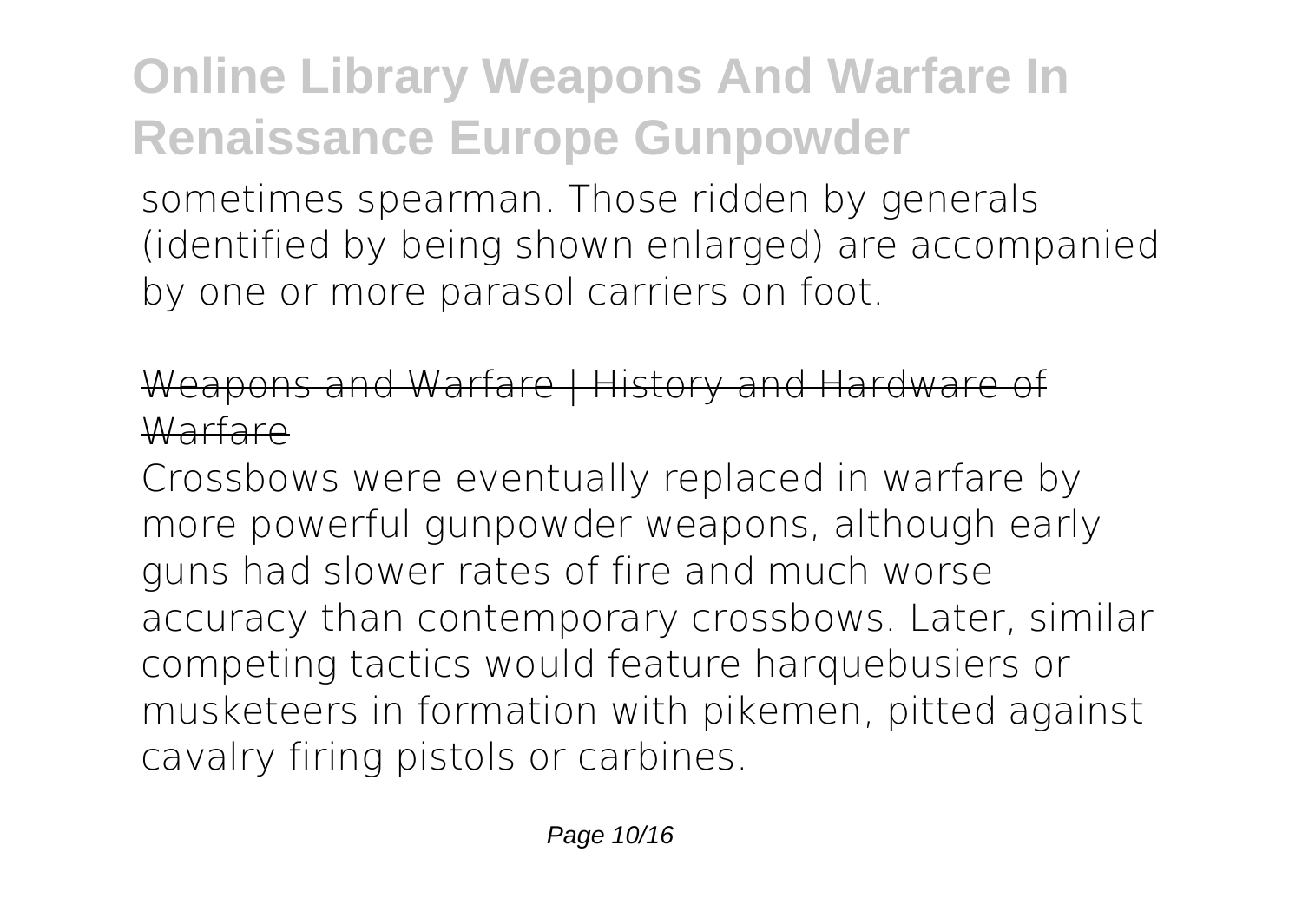### Medieval Weapons & Armour - Medieval Warfare & Medieval arms

Weapons and Warfare in Renaissance Europe explores the history of gunpowder in Europe from the thirteenth century, when it was first imported from China, to the sixteenth century, as firearms became central to the conduct of war.

Amazon.com: Weapons and Warfare in Renaissan Europe ...

Sabre or Saber (Most sabers belong to the renaissance period, but some sabers can be found in the late medieval period)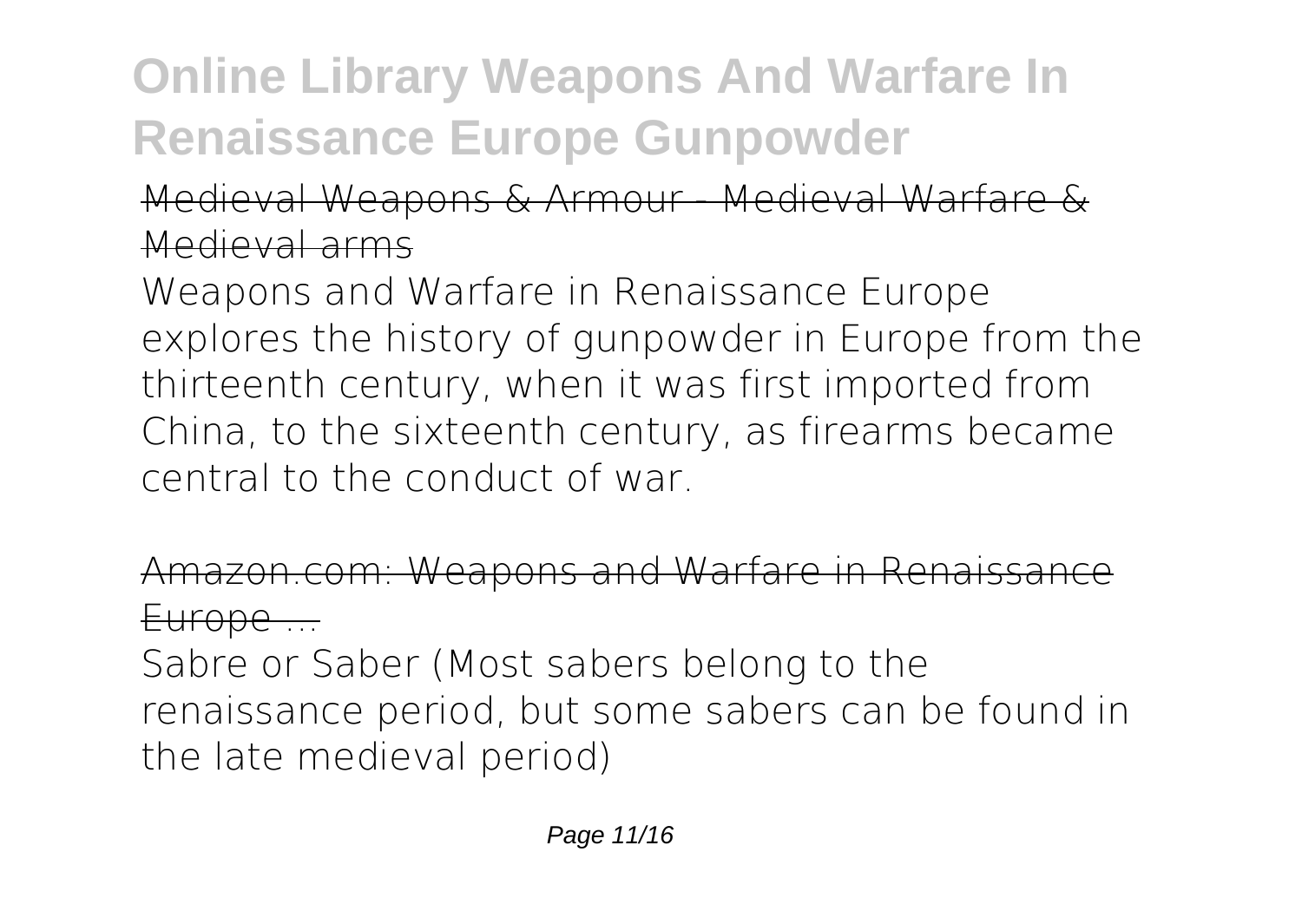List of medieval weapons - Wikipedia

Halberds and pikes were the two main pole weapons of the Renaissance. Type of tools used by foot soldiers by the end of the Middle Ages for "unhorsing" of heavily armoured noble horsemen to capture and ransom them. Late 16th century Italian rondache shield. Burgonet of Francis I of France.

Renaissance warfare - Wikimedia Commons David Potter, Bert S. Hall. Weapons and Warfare in Renaissance Europe: Gunpowder, Technology, and Tactics. (Johns Hopkins Studies in the History of Technology, number 22.) Baltimore: Johns Hopkins University Press. 1997.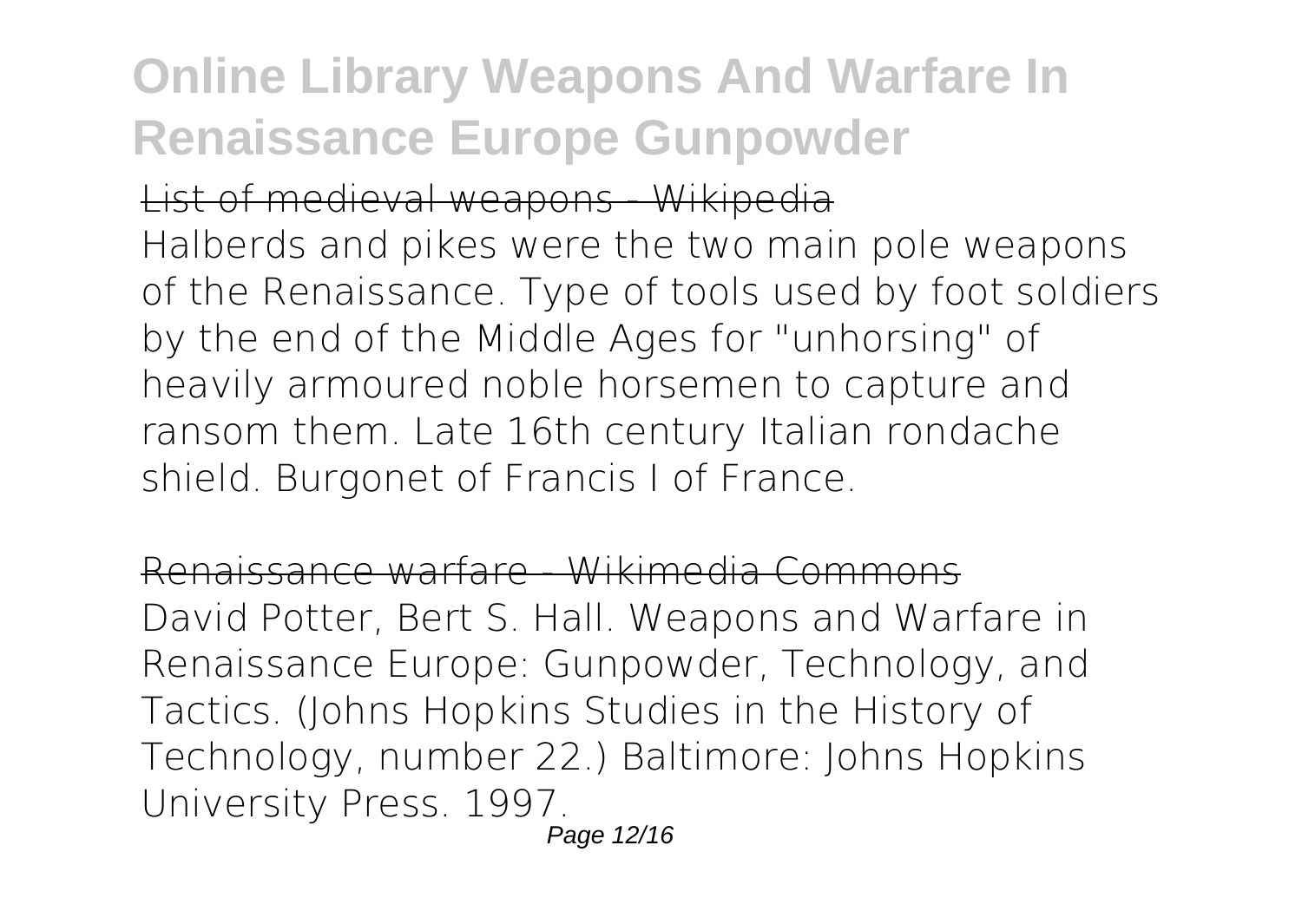#### Bert S. Hall. Weapons and Warfare in Renaissance Europe ...

Brand new Book. Weapons and Warfare in Renaissance Europe explores the history of gunpowder in Europe from the thirteenth century, when it was first imported from China, to the sixteenth century, as firearms became central to the conduct of war. Bridging the fields of military history and the history of technology -- and challenging past ...

Weapons and Warfare in Renaissance Europe Gunpowder ...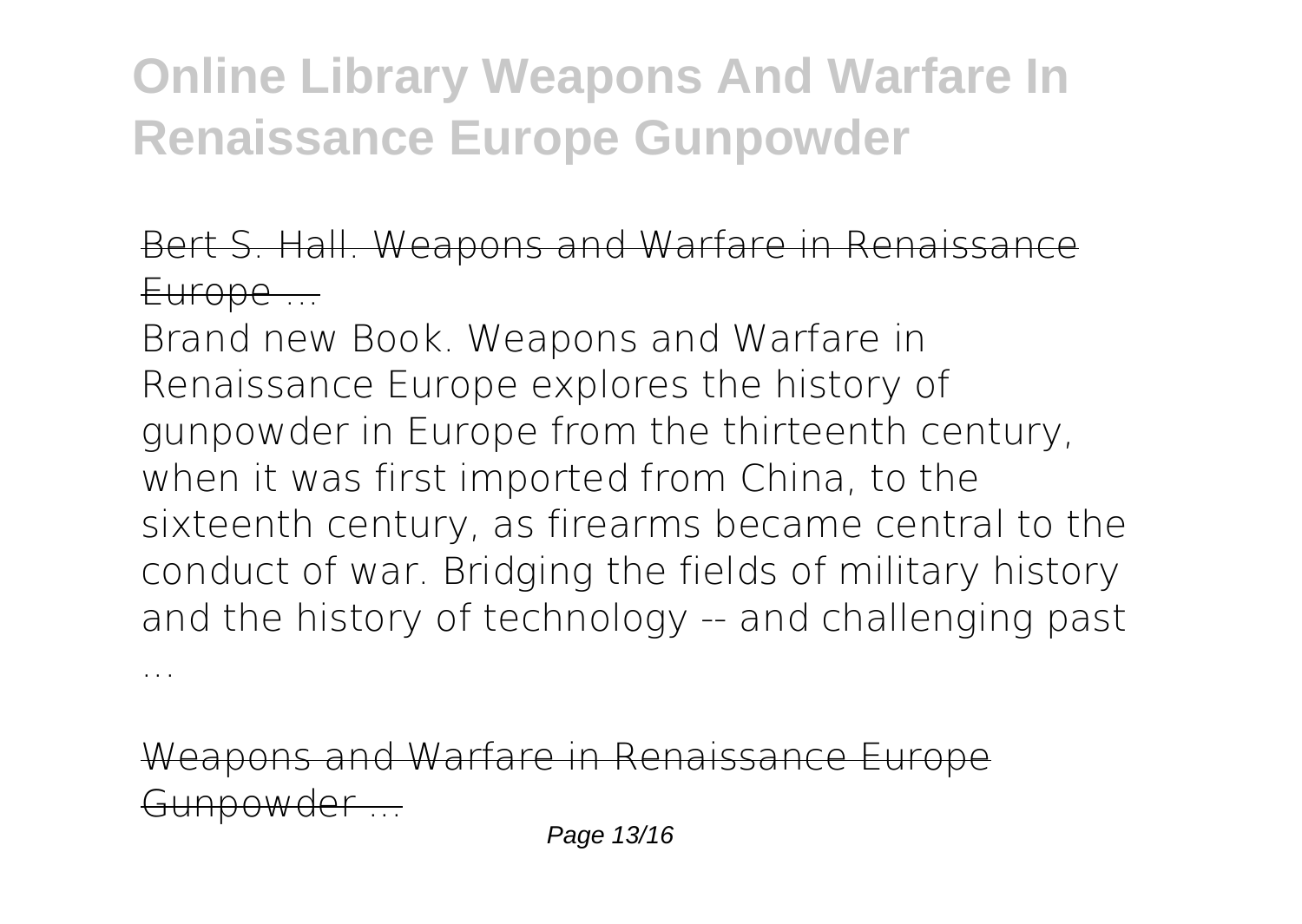Siege warfare was a common feature of medieval conflict. In the great siege of Dover Castle in 1216, the castle held firm for four months against French forces, hoping to secure it for Prince Louis of France, who had invaded England at the invitation of King John's rebellious barons © Historic England (illustration by Peter Dunn)

#### Medieval Warfare | English Heritage

How and why this happened is the theme of Bert Hall's Weapons and Warfare in Renaissance Europe. This study represents not only good military history, it is also good history of technology. Hall shows us how improved technology does not necessarily have to Page 14/16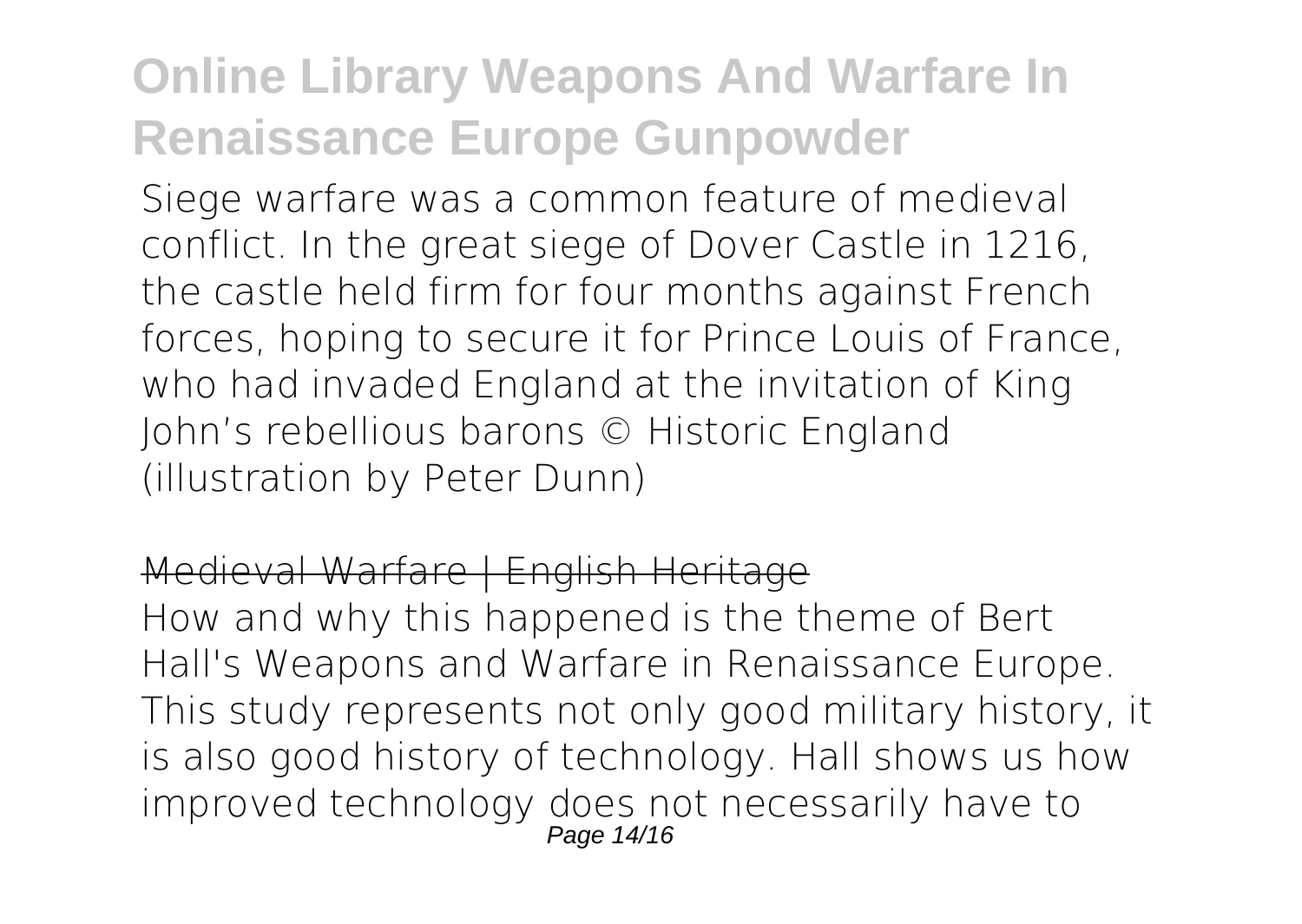drive immediate change and that those changes that do occur may be less dramatic and more nuanced than we have thought.

eapons and Warfare in Renaissance Europe. Online ...

In the medieval times, instead of the guns and the other fire arms we use today, soldiers and knights used sharp, or pointed, weapons, like swords, battle axes, lances, bows, and many other weapons.